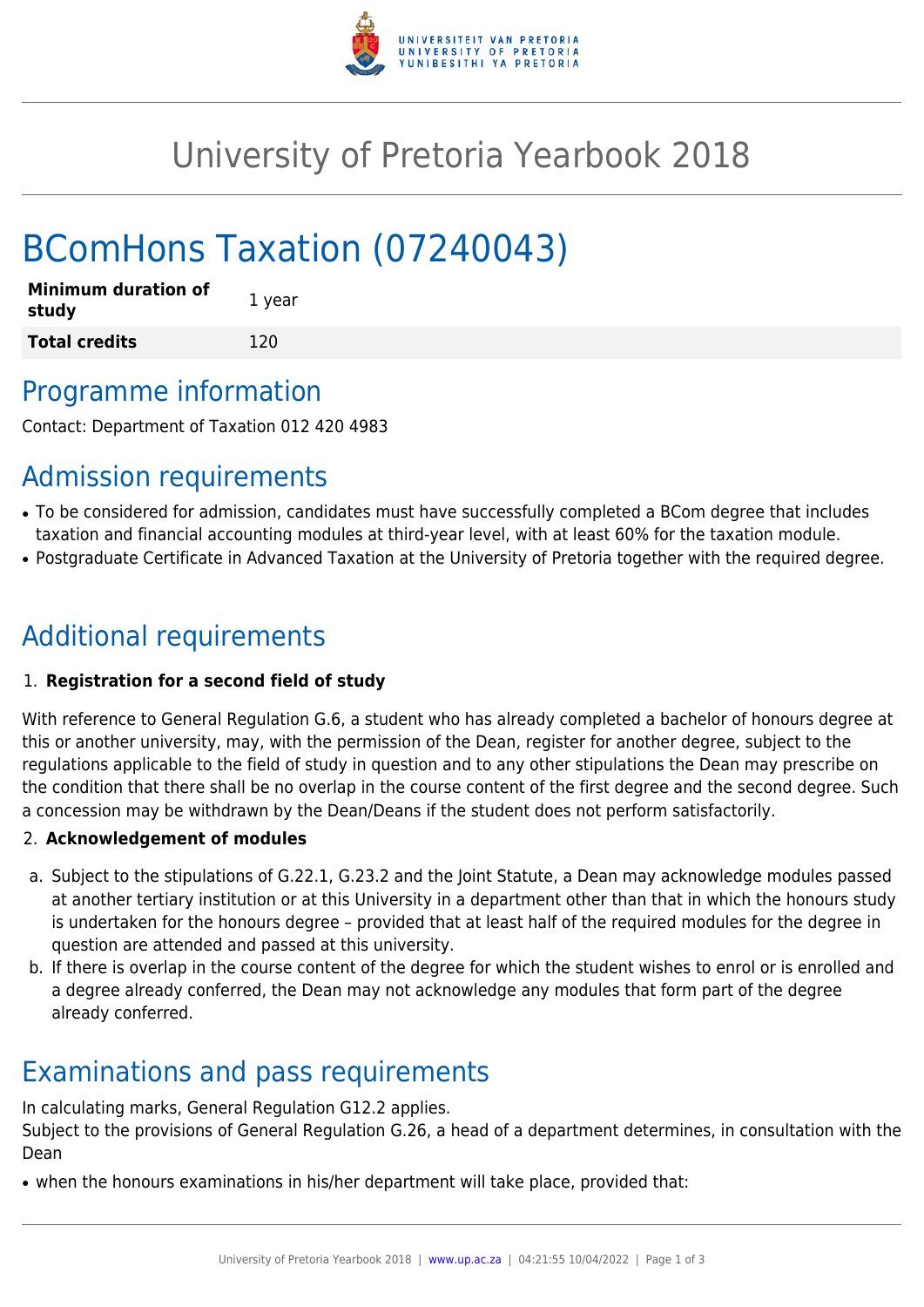

- i. honours examinations which do not take place before the end of the academic year, must take place no later than 18 January of the following year, and all examination results must be submitted to the Student Administration by 25 January; and
- ii. honours examinations which do not take place before the end of the first semester, may take place no later than 15 July, and all examination results must be submitted to the Student Administration on or before 18 July.
- whether a candidate will be admitted to a supplementary examination, provided that a supplementary examination is granted, only once in a maximum of two prescribed semester modules or once in one year module;
- supplementary examinations (if granted) cover the same subject matter as was the case for the examinations;
- NB: For the purpose of this provision, the phrase "not sit for an examination more than twice in the same subject" as it appears in General Regulation G.18.2, implies that a candidate may not be admitted to an examination in a module, including a supplementary examination, more than three times.
- the manner in which research reports are prepared and examined in his department.

**NB**: Full details are published in each department's postgraduate information brochure, which is available from the head of department concerned. The minimum pass mark for a research report is 50%. The provisions regarding pass requirements for dissertations contained in General Regulation G.12.2 apply mutatis mutandis to research reports.

Subject to the provisions of General Regulation G.12.2.1.3, the subminimum required in subdivisions of modules is published in the study guides, which is available from the head of department concerned.